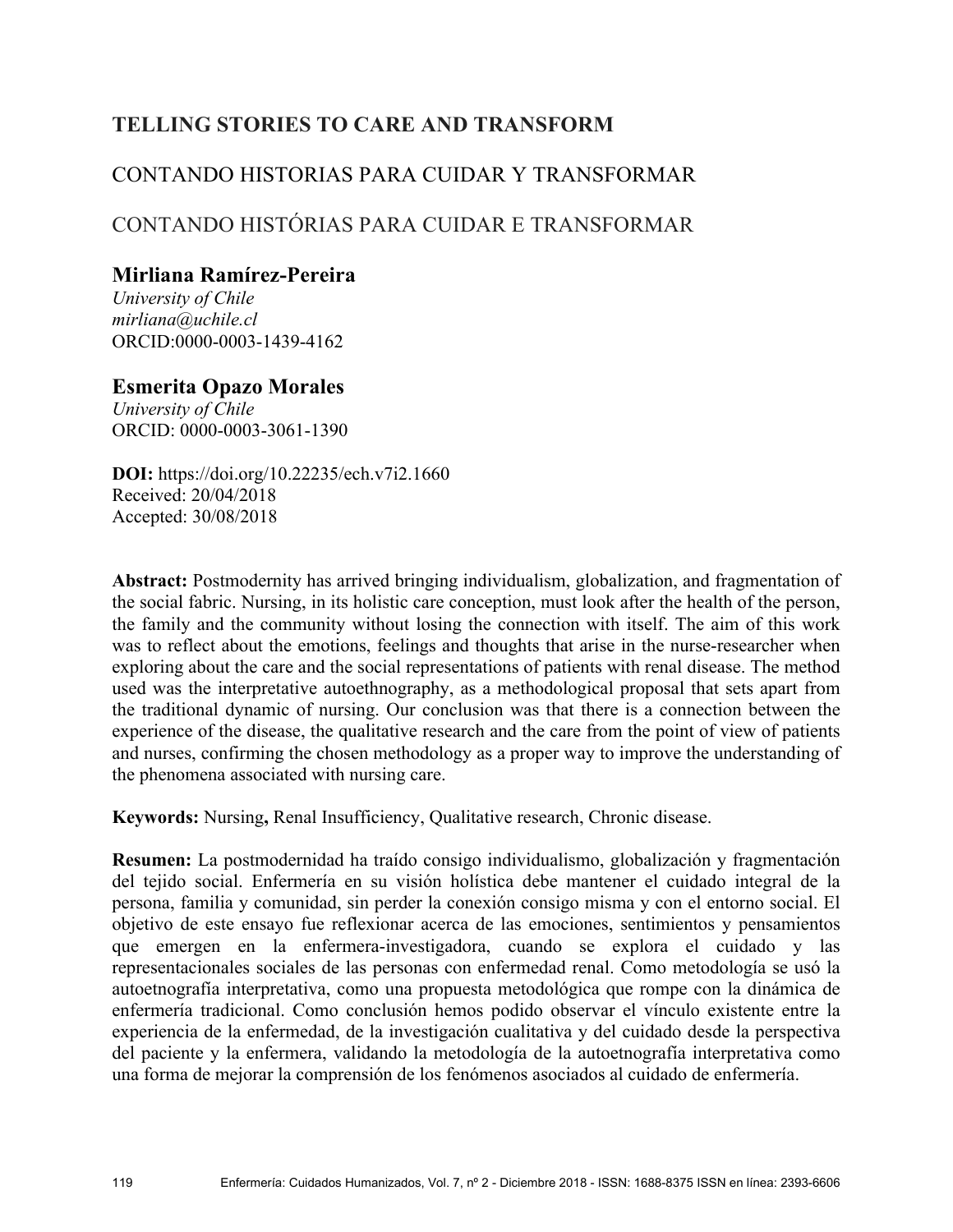**Palabras Clave:** Enfermería, Insuficiencia renal, Investigación Cualitativa, Enfermedad crónica.

**Resumo:** O pós-modernismo trouxe consigo o individualismo, a globalização e a fragmentação do tecido social. A enfermagem em sua visão holística deve manter o cuidado integral da pessoa família e comunidade, sem perder a conexão consigo mesma e com o meio social. O objetivo deste ensaio foi refletir sobre as emoções, sentimentos e pensamentos que emergem no enfermeiro-pesquisador, quando se exploram os cuidados e representações sociais de pessoas com doença renal. Como metodologia, utilizou-se a auto-etnografia interpretativa como proposta metodológica que rompe com a dinâmica tradicional da enfermagem. Em conclusão, vimos a ligação entre a experiência da doença, a pesquisa qualitativa e cuidado do ponto de vista do paciente e a enfermeira, validando a metodologia de autoethnography interpretativa como uma maneira de melhorar a compreensão dos fenómenos associados cuidados de enfermagem.

**Palavra chave:** Enfermagem, Pesquisa qualitativa, Insuficiencia Renal Cronica, Doença Cronica.

### **INTRODUCTION**

The stories of nurses are lost in the care of the sick and the neglected. Not because they do not have any value, but because the stories are not written, they are only left in the memory of those who had the privilege of being served with love and wisdom, thus forgetting the small story, the one that is the story of all and that is built with the events of life. When we nurses rescue and narrate the stories of our patients, which are unavoidably intertwined with our own, we defy the traditional research standards, that of a research which starts with the premise of an objective reality, that it can be captured and measured.

But, what happens when the story goes beyond that, when it not only rescues the narrative of the other but also our own? When the researcher does not deny, but, on the contrary, claims the subjectivity and her own experience, emphasizing the social aspects that accompany the disease? It is in that instance of being recognized in the other, on the understanding of that nurses and patients are bonded by the same dignity and humanity, that we all share experiences, history and culture, when we can envision nursing as a tool for social transformation.

In this road of social transformation Interpretive Autoethnography emerges as a method and a chance to meet with the Me-nurse, to deliver humanized care that patients require from the health professional, especially nurses, who must possess skills to relate to them, to welcome them with humanity, to understand their fears, identifying themselves with their pain, offering security; nurses who are able to observe and allow to be observed (1).

In a broader sense, if we understand qualitative research as a multi-sided crystal, with an energizing discourse, rebel, where art and science are mixed and in which both are combined in an infinite variety of forms, substances and transmutations, we will be able to understand that the reality is much more than what we see with an illusion of capturing the objective reality. In this multidimensional, multiphase and of multiple approach to reality (Ellingson, 2011) context,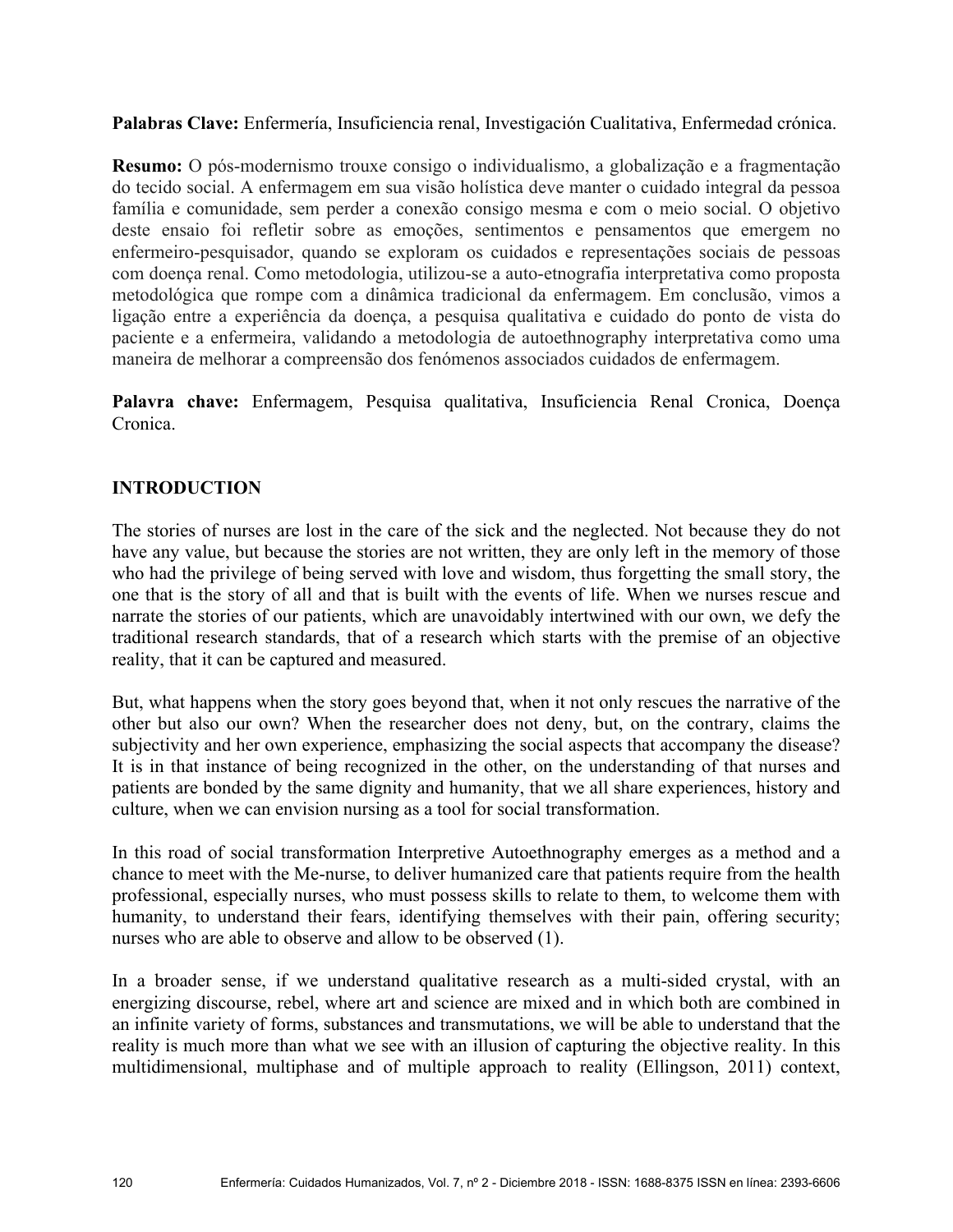nursing science is positioned in an integrative interface from humanistic, social, political and spiritual views, as an alternative of holism and transversality (2).

Lyotard argues that, at present, the Western world is in the condition of post modernity, that is, dissatisfaction with the systems, a disbelief in regards to the grand narratives of unifying type on which modernity was based (3). Postmodernism is set by globalization, marked by communication and the use of new technologies, with an emphasis on social and multicultural homogenization, which has caused the disappearance of the conception of the human being, family and traditional community of the pre modern era, understood as holistic, focusing on the being and obedient to natural cycles (4). These changes that neoliberalism has imposed involve all western countries. One of the most affected is Chile, a laboratory of a neoliberal model (Saavedra, 2014) that was imposed during the military dictatorship of Pinochet and which consolidated social, economic and political transformations that remain to this day, where social inequality has deepened with a Gini index of 0.5, one of the highest in the Organization for Economic Cooperation and Development (5,6).

The renal disease is a world problem. It overloads health systems and generates millions of deaths and years of life lost. Epidemiological changes worldwide are also reflected in the health of Chileans, with a significant increase in the prevalence and incidence of chronic noncommunicable diseases (7). Within these renal disease has increased considerably, as the diseases that are risk factors for it, such as diabetes and chronis a c hypertension. The V-Stage Renal Disease affects 19,071 dialysis patients, with 45.5% of women and 51% of the total are over 60 years old. 88% of them are dialyzed in private dialysis centers and 12% in public hospitals and clinics (8).

Chronic renal disease not only affects a specific organ of the body; it chooses the body itself as a means of expression with the world, without being able to separate the healthy parts thereof (9). This disease results in an important personal, family and social cost with high levels of anxiety, depression, suicidal thoughts and self-contempt (10). This is worsened by the low employment rate of patients in renal replacement therapies. According to Julian-Mauro, only 33.3% have some kind of remunerated job  $(11)$ .

The processes mentioned and the characteristics that they imprint on people, families and communities generate huge changes in different dimensions of their daily life, influencing and making all the sciences more complex. However, certain changes in the understanding of the human being have been occurring during centuries. According to Le Breton, the rupture in the integral conception of the human being occurs with the first anatomists, who, by dissecting the body, transformed the person in an object (12).

This article derives from the field notes, experiences and memories of interviews with people with chronic renal disease, as part of the research "Humanizing care: understanding the social representations of renal disease in people on dialysis", rescuing in this way the intersubjectivity of the nurse-patient relationship, as well as the voice of those who suffer from the disease.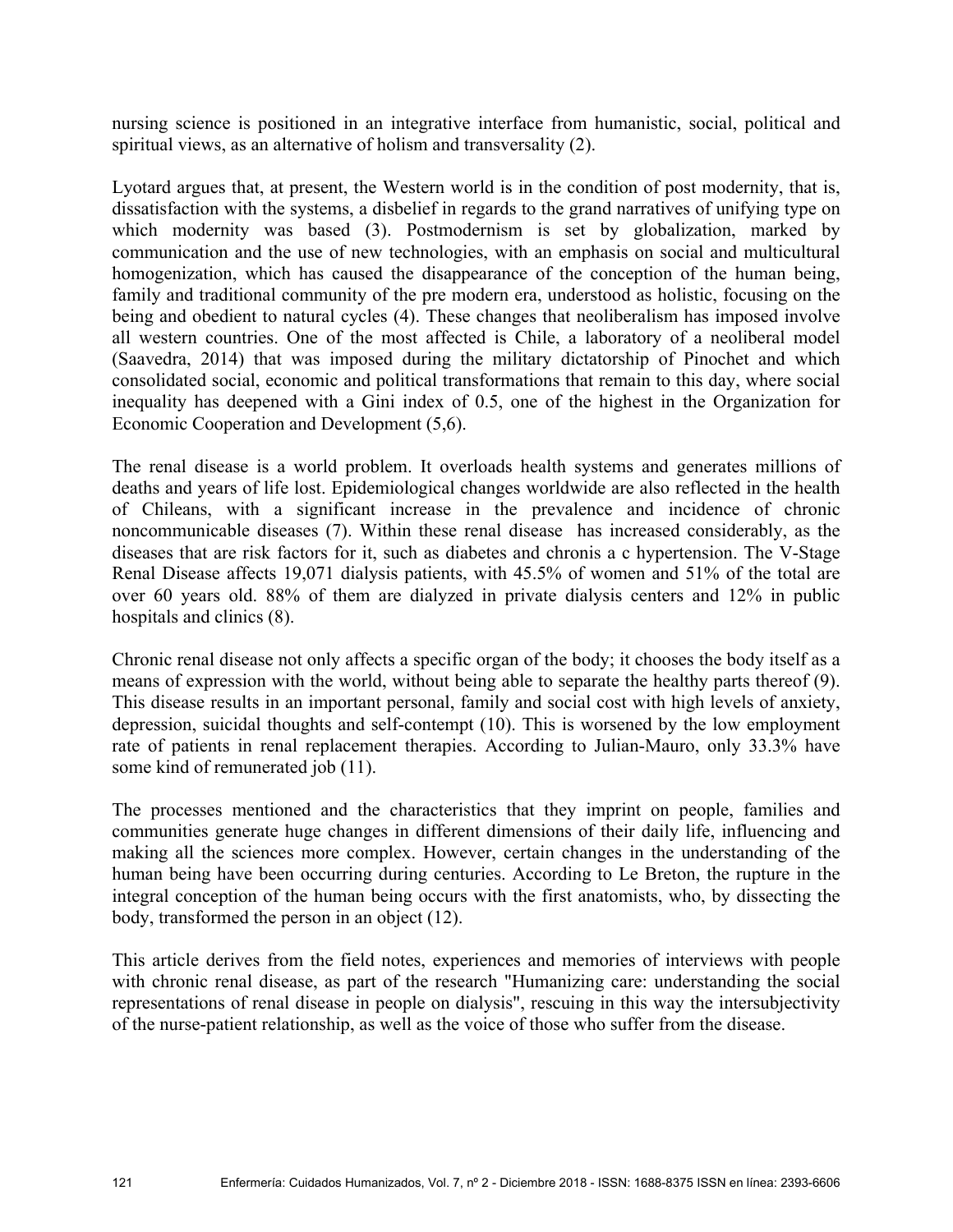#### **METHODOLOGY**

Its purpose is to reflect on the emotions, feelings and thoughts that emerge in the nurseresearcher, when exploring care and social representations regarding the condition of people with renal. Social representations are understood as "systems of opinions, knowledge and beliefs of a culture, a category or a social group and in regards to objects of the social context" (13).

The methodology used was qualitative, since it allows to understand the meanings, granting a contextual importance and taking into account the particular aspects of the situation to be studied. This is fundamentally related to the idea of a search for meaning in order to achieve the whole understanding of phenomena, being even more important than the explanation of a particular phenomenon (14).

The paradigm used was the constructivist. According to this paradigm, people interpret phenomena according to their own history and culture. The constructivist paradigm recognizes that the real world is built on the basis of social interactionism and representational resources  $(15)$ .

The perspective used was interpretative autoethnography, which is the use of the experience and personal writing to comment or criticize cultural practices, to contribute to existing research, to expose the vulnerability and to create reciprocal relationships with the reader in order to achieve an identification with the story (16-17). According to this, people create their lives through stories of who they are and who the others are, interpreting their lives according to these stories (18).

This research is based on Habermas's principles of communicative ethics, according to which interlocutors are validated as equals, in which both have a voice and stories to tell (19). The participant signed an informed consent authorizing the interview, its recording and transcription, as well as its use in academic publications, safeguarding her anonymity. The interview was conducted in her home, with an approximate duration of 90 minutes.

#### **DEVELOPMENT**

*Traveler, there is no road; you make your path as you walk*

#### (Proverbs and songs (XXIX), Antonio Machado)

I am a nephrologist nurse. I have worked for a long time in the care of people with renal disease, in conjunction with the teaching of undergraduate and graduate students. During all these years I have tried not to forget that human beings are whole beings. In this path I have been in contacted the suffering of my patients, knowing how hard it is for them to suffer this disease, how difficult it is to enter the labor and social worlds, and the problems that arise within the families.

After completing my Master´s degree in Community Psychology I decided to study the Doctorate in Nursing and to inquire about the care and social representations of people with renal disease, so as to visualize from the common sense of patients how they understand this disease, how it affects them emotionally and which is its field of representation.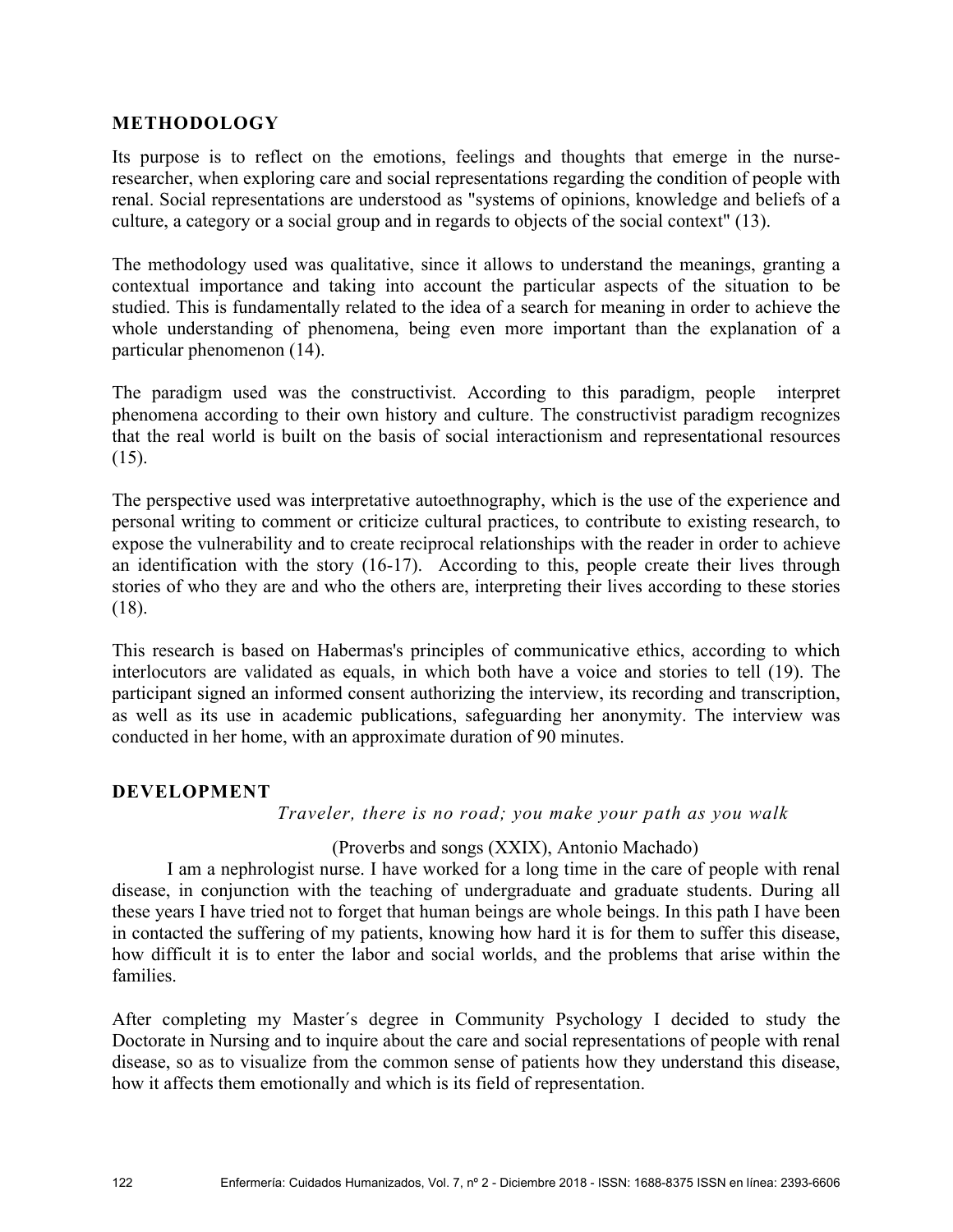Often, in the care of renal disease patients the biological aspect is prioritized, downplaying the importance of the psychological, social and spiritual aspects to the point of seeing the person as a machine, forgetting about the whole and the suffering of both, him and his family. \*\*\*\*

After reviewing numerous documents, articles, book chapters, analyze and reflect on new ideas, I spent hours locked up in my office, trying to link humanized care and social representations, reflecting and thinking in order to translate them into a research project.

A pleasant feeling of joy overwhelms me, at the time of field work. It is the chance to get out of the long hours of confinement and isolation to get closer to the patients, intentionally knowing their reality, their lives. In a Chile where social inequality is part of our lives, this instance becomes a possibility to leave my comfort zone as a nurse, a wife and a mother and get to know my patients more deeply, exploring their concerns about their illness. All this leads me to imagine a disturbing and encouraging scenario. For a long time, while preparing the project, I imagine that the fieldwork will be very enriching for me and I hope it is also the same for the people who suffer from this disease. Research will be conducted in Coquimbo, a small town where I live, which is located 471 kilometers north of Santiago, capital of Chile.

I look up on a map the address of my first interviewee, Mrs. Maria (pseudonym). I have to enter an area of the city that I did not know. There are very humble wooden houses, but clean and tidy. I notice some young people chatting in the street, with loud music. It is 3 PM, I think of the lack of opportunities that in my country start from the cradle, in the sense that children grow marginalized in ghettos of poverty with poor education, no green areas where then can play, or safe public spaces.

I knock on the door, and a woman of about 70 years old welcomes me, sweet and affectionate. I introduce myself and she gives me a kiss on the cheek. It is customary in my country greeting with a kiss, even though you are just getting to know the person for the first time. Her house is small, with ornaments and paintings everywhere, family photographs and gifts. She tells me that she lives with a grandson who works all day and that her daughter lives nearby, so she sees her often. I tell her about the purpose of the interview; she unabashedly accepts and signs the informed consent, which authorizes me to do the interview.

She tells me that despite her illness she is a happy person, who feels loved and cared for by all, especially by the nurses at her dialysis clinic. She tells me that they are always looking after her: if her blood pressure lowers or if she suffers from cramps; they ask her about her family and also tell her about aspects of their lives outside of nursing. She insists that all of this is with "great respect". While she is talking I observe her. Her face sunburned by the sun in northern Chile, a little pale, with deep wrinkles covering her face, but with a wonderful smile that fills the room. From my perspective I consider dialysis to be a terrible experience: attend three times a week, lose 4 hours each time connected to the machine that keeps her alive. I observe her arm, her arteriovenous fistula, somewhat edematous, her working woman hands, her humble clothes, which is a testament of her social origin. I listen to her words always lit with a smile. I ask her: tell me your story. I remember the words of one of my teachers who emphasized that the best interview is the conversation between friends; I leave aside my white uniform and with it the costume of an expert, and I listen to her: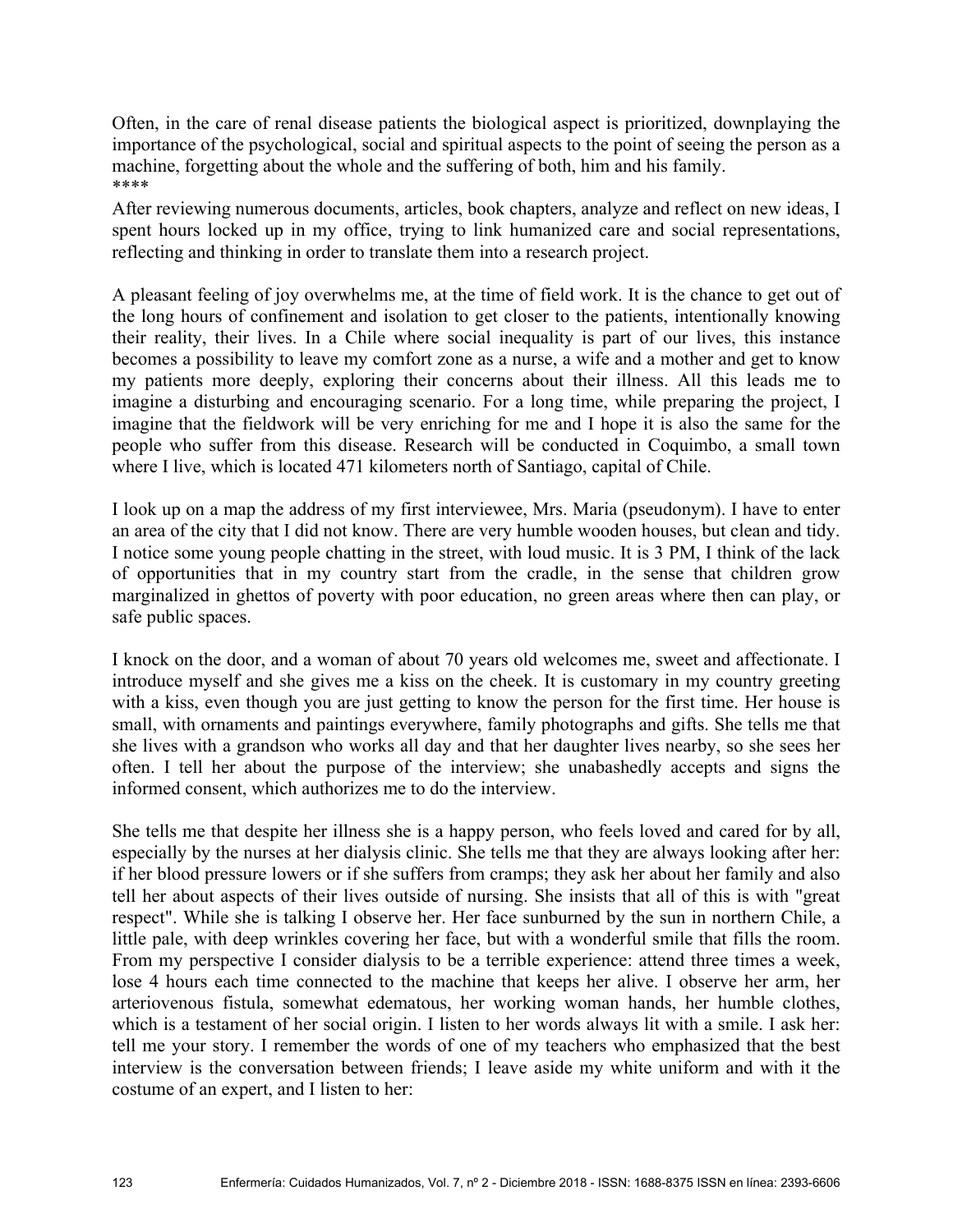*"I only got to 4th year of primary education. I was orphaned at age 8; my dad raised me. It is sad to grow without a mother, without anyone to guide you and take care of you. In the search for love, I got pregnant at age 14 from my husband. I was very badly treated by him, he beat me up every day. When I widowed at 46 years of age, I decided to never have a partner again. I raised my five children alone"*.

*"Llegue sólo a 4to año de educación primaria, quede huérfana a los 8 años, me crio mi papá, es triste crecer sin madre, sin nadie que te oriente y cuide. En esa búsqueda de amor, quedé embarazada a los 14 años, de mi esposo. Fui muy maltratada por él, me golpeaba todos los días. Cuando enviudé, a los 46 años, decidí no tener nunca más una pareja, crie sola a mis cinco hijos".*

The words of my interviewee sprout without difficulty, she seems to have waited a long time to tell her story. I cannot help but feeling compassion for her and for many other women who bear the stigma of loneliness and poverty and seek refuge in their partners to feel loved, tolerating physical and psychological violence.

She continues with her words, sometimes as if I were not present. She tells me she is a Catholic and that she used to attend Mass every Sunday before she got sick. Currently, she cannot do it, arguing that she does not have either courage or strength to go, though she stresses that she still is a firm believer:

*"I have a picture of Jesus next to my bed, I cross himself before going anywhere. I ask Him for strength. I only live for Him. Diseases are things that God commands; they are tests that our Lord sends us for us to believe that He exists. I'm already resigned; it is what I had to go through and if He has not taken me with Him yet, it is because I am still useful down here".*

*"Tengo una imagen de Jesús junto a mi cama, me persigno antes de salir a cualquier lugar, le pido fuerzas, solo vivo por él. Las enfermedades son cosas que manda Dios, son pruebas que manda nuestro señor para creer que el existe, yo ya estoy resignada, es lo que me toco y si no me ha llevado es que todavía sirvo acá".* 

As a nurse I have heard this explanation many times. This way of understanding the disease as something sent by God, sometimes as tests, others as punishment. I observe myself and I remember that many times throughout my life I have explained the events under the same precepts; as something necessary to become stronger or as a test from life itself in order for me to grow. I recall the cold winters in Santiago, when my little son suffered bronchopneumonia; I would look at his face with an oxygen mask and thought: if God sent me this child, He will not allow him to die; it may be a test from Him, to see if I have faith, if I still believe in Him. I think that in one way or the other this way of understanding diseases and events provides us with peace and comfort within all the suffering that means to be sick. Latin America is deeply religious. Christianity is part of everyday life and it guides the lives of the people; it is part of our culture to accept suffering and sacrifice as a part of life.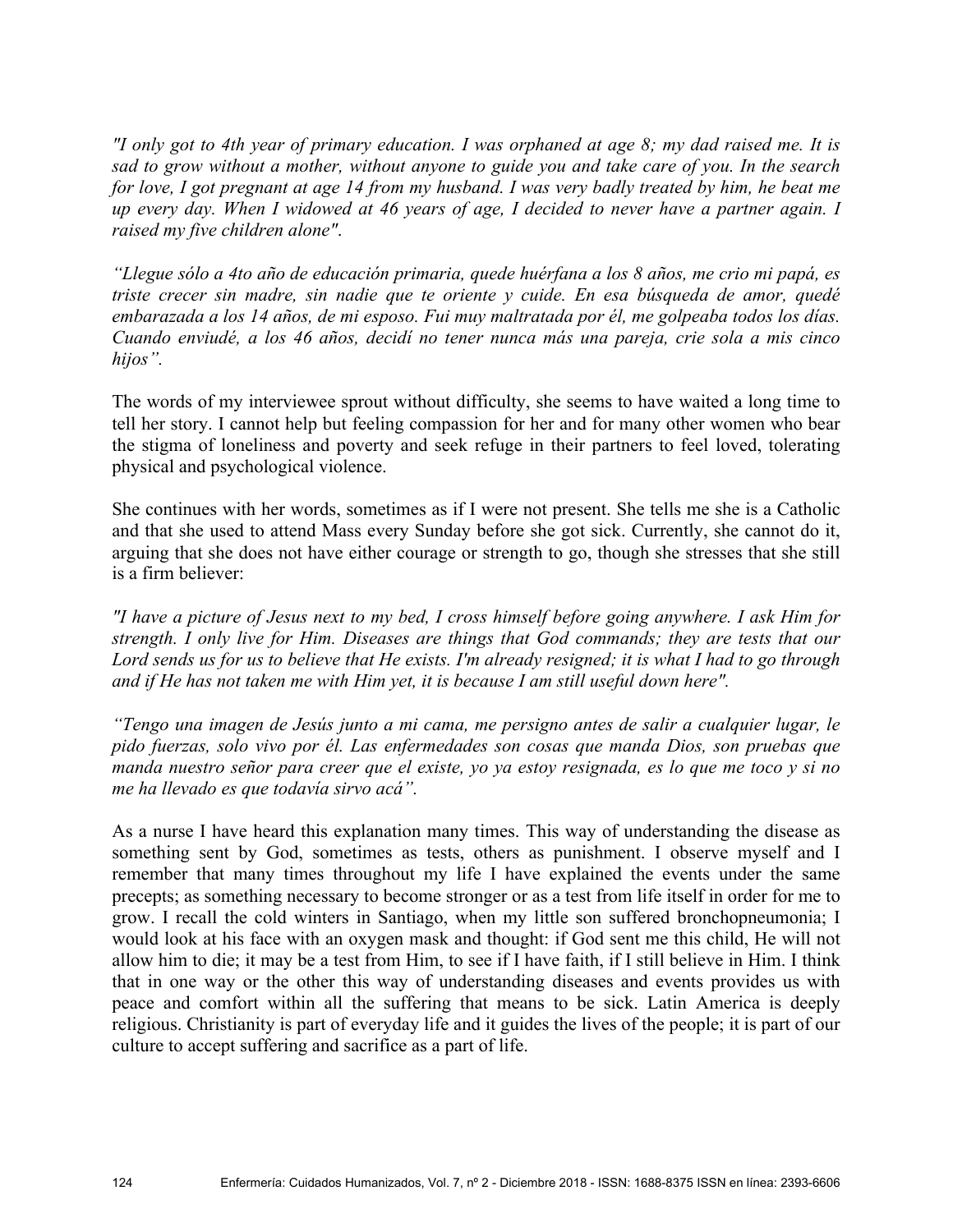Maria says: *"My lady," my life has been full of suffering; when I was 25, I suffered from a very severe form of diphtheria, which left me bedridden for 8 months. I had to learn how to walk and move again. I was treated in Santiago, there were no medical means here to help me heal. Then I worked on shifts in the fishing business that used to be in Coquimbo. In the very cold winter I had to work canning seafood and fish; maybe that's why my kidneys stopped working"*. She goes on with her story: "*I have not misbehaved; I have not been a bad person. I was never a woman to go out with friends to have fun at night*".

*"Mi señorita, mi vida ha estado llena de sufrimientos; cuando tenía 25 años, me dio una forma muy grave de difteria, que me dejo postrada por 8 meses en cama, tuve que volver a aprender a caminar y moverme. Me trataron en Santiago, aquí no había los avances para curarme. Luego trabaje por turnos en la empresa pesquera que había en Coquimbo, en invierno con mucho frio debía enlatar los mariscos y pescados, quizás por eso dejaron de funcionar mis riñones".*  Continua con su historia*: "yo no me he portado mal, no he sido mala, nunca fui una mujer que saliera con las amigas a divertirme en las noches*".

I listen to her and again I think about the stereotypes and prejudices that surround being a woman "bad women go out at night with friends; the good ones stay at home". I reflect on this last sentence and the memory of the research we and some other Latin American countries are developing about the social representations of gender in children of school age emerges. The discourses of 10 year-old girls are the same as 70 year-old women in Chile: *"good girls stay at home and help mom in household chores" /*"*las niñas buenas se quedan en casa y ayudan a la mama en los quehaceres del hogar*" (20).

Maria continues her story: "*I have been on dialysis for one year and five months"*. She tells me she came to the emergency department, *"with breathing problems and high potassium" /* "*hace 1 año y 5 meses que estoy en diálisis*", me cuenta que llego al servicio de urgencia, *"con problemas para respirar y el potasio muy alto"*. She tells me that she knows there is no cure and that because of her age it is difficult for her to get a transplant. Maria is well informed. We Chileans are very supportive when it comes to disasters and we are all donors due to a law that so dictates; however, in practice people wait for a miracle to save their loved ones and very valuable hours are lost than cause transplantation to become impossible. I saw it happen many times in the Intensive Care Units, when the procurement team dedicated time and love to their work without results. I observed, while I would haemofiltrate patients, trying to give some comfort to the family, without interfering with the work of the transplant nurse and without judging the family, in order to not hinder my care.

She tells me she is happy when she has to go to the clinic to dialyze. She feels accompanied by other patients and nurses, for her they are her family and shelter. They listen to her, welcome and accompany her. She says she tries not to be a burden to anyone, and that only when she feels very bad she alerts the health staff, trying not to create conflicts and lead a quiet life.

She exclaims: "*Miss, thank you so much for coming to visit me and listen to my story! Sometimes I feel so alone, only the television accompanies me" /"Señorita le agradezco tanto el que haya venido a visitarme y que escuche mi historia, a veces me siento tan sola, solo la televisión me acompaña"*. She offers me to have a cup of tea with her. I feel a bit of shame and guilt. Older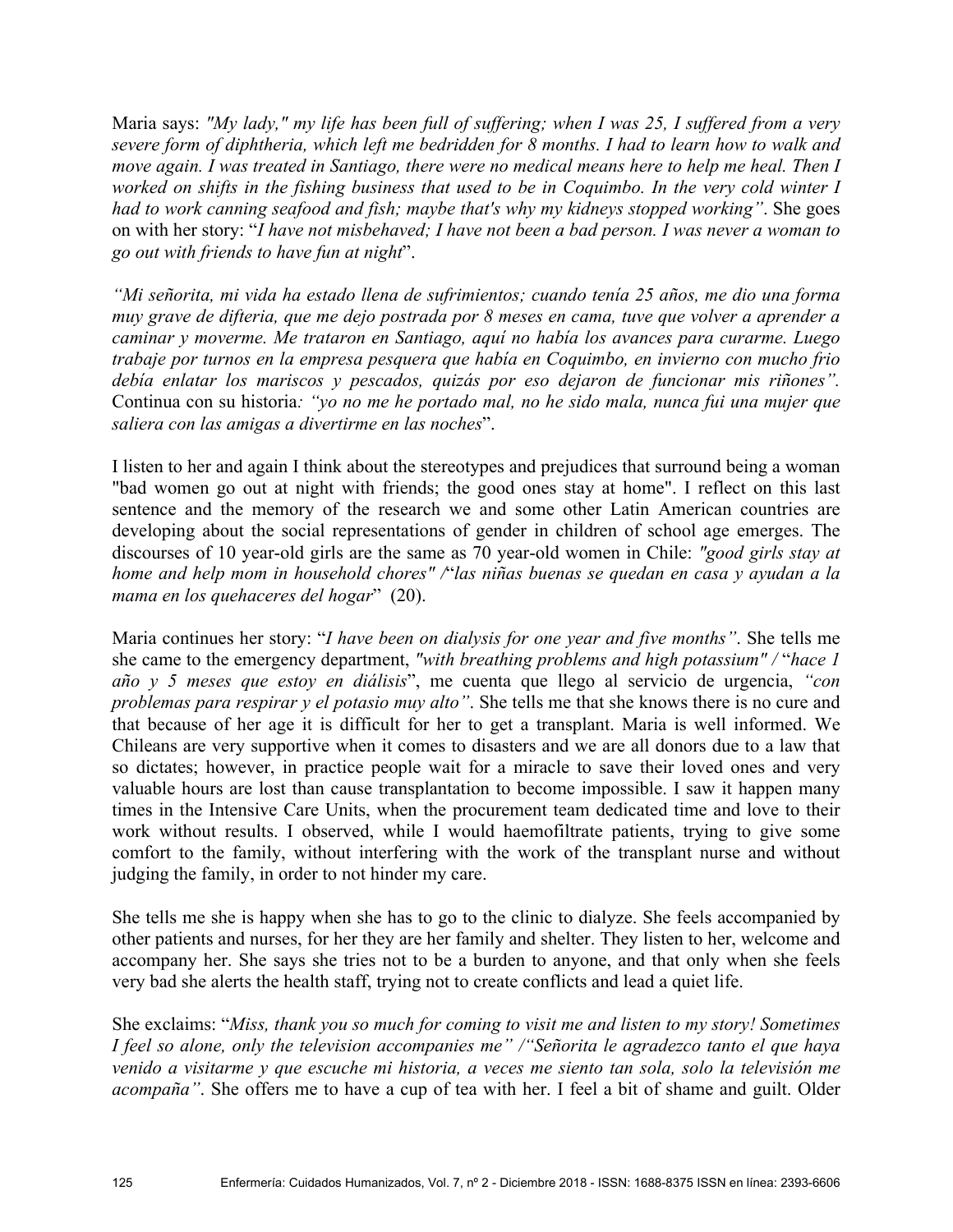adults in Chile receive a very low pension. I accept it and smell the freshly brewed tea. I approach the cup to my lips and while I drink a sip, I observe her, with her wonderful smile, despite her hard life; I see her mixture of resignation and the desire to continue living. I remember her words: "*Why should I be angry with life if it is what the Lord wanted for me" /"para qué voy a tener rabia con la vida y es lo que el señor quiso para mí"*. I thank her for her time, her joy and the cup of tea. I must leave her to go to visit two nephropathy patients in intensive care unit. I turn away from her home, as she says goodbye waving her hand. I see her happy and quiet. As I drive to the hospital, my feelings of frustration and sadness for not being able to do more for her fade away. I relax. A few tears drip down my face, ephemeral, but full of strength, and as our great Violeta Parra says; I give "thanks to life that has given me so much".

#### **FINAL REFLECTIONS**

Human beings are social beings and dependent on other people. This dependence requires a human response in the form of care, becoming aware that being with the other generates reactions in both persons. According to this the care situation is contextual, emotionally charged and particularistic in its nature, understanding care as a material being, present in a relationship with our senses and our bodies  $(21)$ .

On the other hand, Waldow says that nurses are not aware of the power of care, or the power of nursing activities based on the action of caring. This is due, in part, to an underestimation of care by the nurse herself. Knowledge is linked to power, to act with knowledge and to do better. From that perspective, care can be political and emancipatory (22).

Pires points out an emancipatory trihedral of caring: knowing to care better, caring to confront and caring for emancipation. The articulation between knowledge, power and autonomy is clear (23). The transformative power of the nurse arises from the possibility of caring rescuing subjectivity, empowering and emancipating the person, giving a space to the voice of the silenced and invisible ones, as the "patients" from biomedicine have always been considered.

#### \*\*\*\*\*\*\*

The disease leaves a dark mark on Maria´s life; it is a chain that keeps her in the shade that the person does not want to see. After a life determined by neglect and abuse, suffering from chronic renal disease and dialyzing is just one more step, even becoming an instance to reduce her loneliness and lack of companionship. Maria is far from the democratization of knowledge that the Internet provides. She does not even know how to use a cell phone. She belongs to the generation of women who grew up under the yoke of poverty, an abusive husband and now she faces a disease that brings many consequences in all aspects of life. Despite the clouded outlook, resilience as the own capacity of women to succeed, raise their children and see the positive aspects of life arise.

I am also a woman; our paths might have been alike, just out of date in the time. The only big difference between her and me is that I was able to study at the university and that opened a door to a very different life to that of most Chilean women.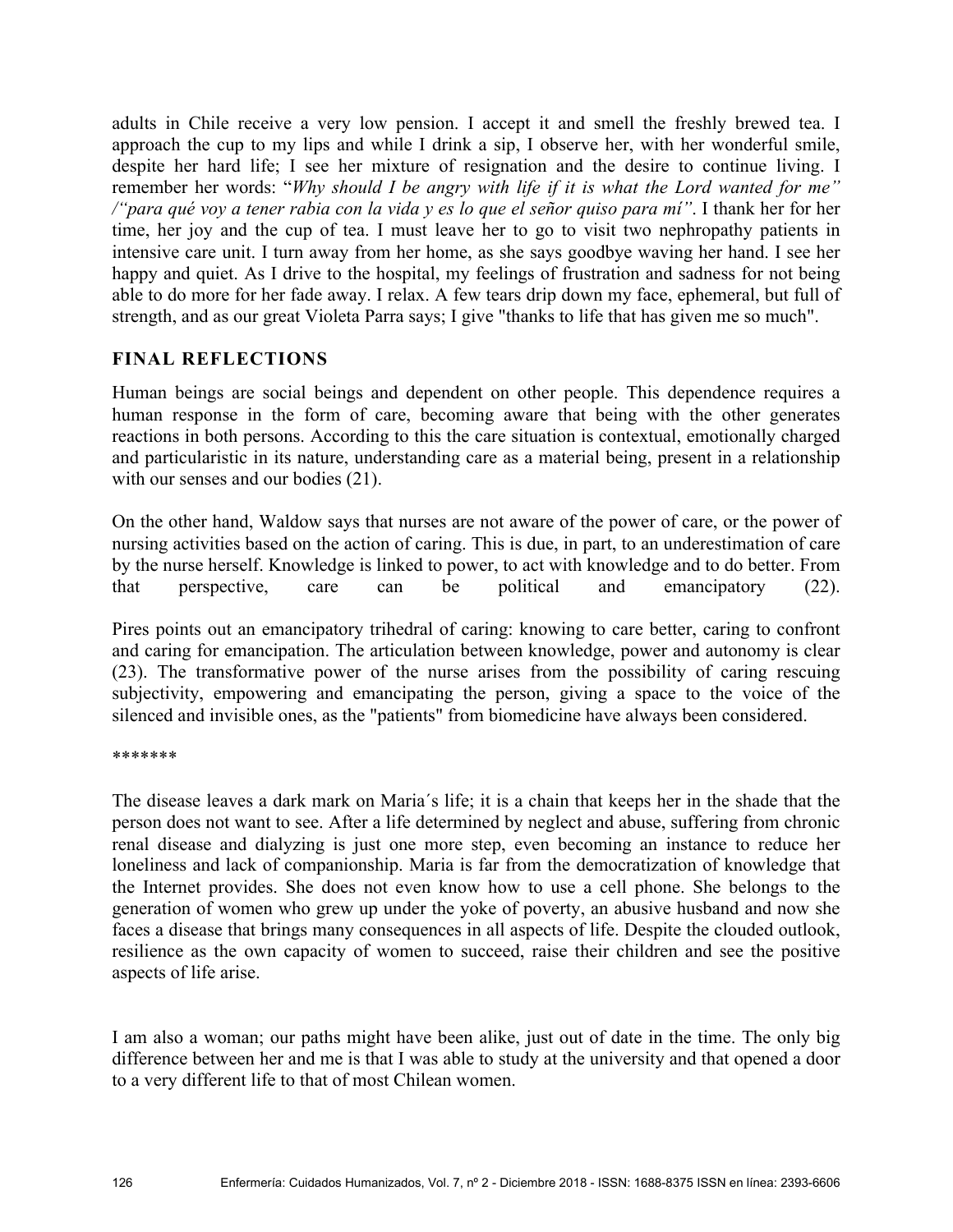When I write interpretive autoethnography and check my processes on the face of what I am living as a woman, mother, nurse, I show myself, I expose myself. I perhaps become weaker in the eyes of others. However, for me it is an instance in which I get humanized and I heal myself and I can be a better nurse. Also, I have my own voice, silenced by hundreds of years of submission, a voice that understands the citizens, community, social and historical processes of my country that are part of my own history. I can do located narrative, defying the traditional canons of doing academia and nursing which for years has been built from a biomedical, positivist and under powers that be perspective. In this story there is a stimulus to create a new nursing, which is being born without permission, along with the pressing need for social transformation that explodes in every corner of Chile. In the violent times that we live, social injustice, forced silences to avoid conflicts, not to recognize the other as an equal, nursing is waking up and losing their fear of speaking, with a humanist, social and committed voice with the historical processes of the peoples.

### **BIBLIOGRAPHICAL REFERENCES**

- 1. Corban,I N. Humanização do cuidado de enfermagem: o que é isso? Rev Bras Enferm. 2009;62(3): 349-54
- 2. Ellingson L. Analysis and Representation Across the Continuum. En: En: Denzin N, The SAGE Handbook of Qualitative Research. London: SAGE, 2011. P. 595-767.
- 3. Lyotard JF. La condición postmoderna: informe sobre el saber. Madrid: Cátedra; 1982.
- 4. Rozas G, Pardo M, Yáñez L. Efectos de la modernidad y la postmodernidad en la comunidad indígena Licarantay o Atacameña de San Pedro de Atacama. Psicología para América Latina [internet].2008 [Cited 25 Jul 2018]; 12(1):0-0. Availabe at: http://pepsic.bvsalud.org/scielo.php?script=sci\_arttext&pid=S1870- 350X2008000100004&lng=pt&tlng=es.
- 5. Saavedra E. El Modelo Económico-Político de Chile: Desarrollo Institucional en la Encrucijada. Economía y Política. 2014; 1(1): 117-148.
- 6. Organisation for Economic Co-operation and Development: OCDE: In It Together Why Less Inequality Benefits All in Chile. [Internet]. Cited 5 May 2018] Availabe at: http://www.oecd.org/chile/OECD2015-In-It-Together-Highlights-Chile.pdf . Updated 2015.
- 7. Martin-Cleary C, Ortiz A. CKD hotspots around the world: where, why, and what the lesson are. Clin Kidney J. 2014;7 (6):519–23.
- 8. Poblete H. XXXV Cuenta de hemodiálisis crónica (HDC) en Chile. [Internet].2015 [citaed 17 Jul 2017]. Availabe at: http://www.nefro.cl/site/biblio/registro/21.pdf
- 9. Rosa KR, Loures MC. Qualidade de vida de idosos em hemodiálise: Enfermagem e o lúdico. Estudos. 2013; 40(4): 419-46.
- 10. Souza F, Oliveira J. Sintomas depressivos e ansiosos no paciente renal crônico em tratamento conservador. Rev. Psicol. Saúde [Internet]. 2017 cited 25 Apr 2018 ] ; 9(3):17-31. Available at: http://pepsic.bvsalud.org/scielo.php?script=sci\_arttext&pid=S2177- 093X2017000300002&lng=pt. http://dx.doi.org/10.20435/pssa.v9i3.429.